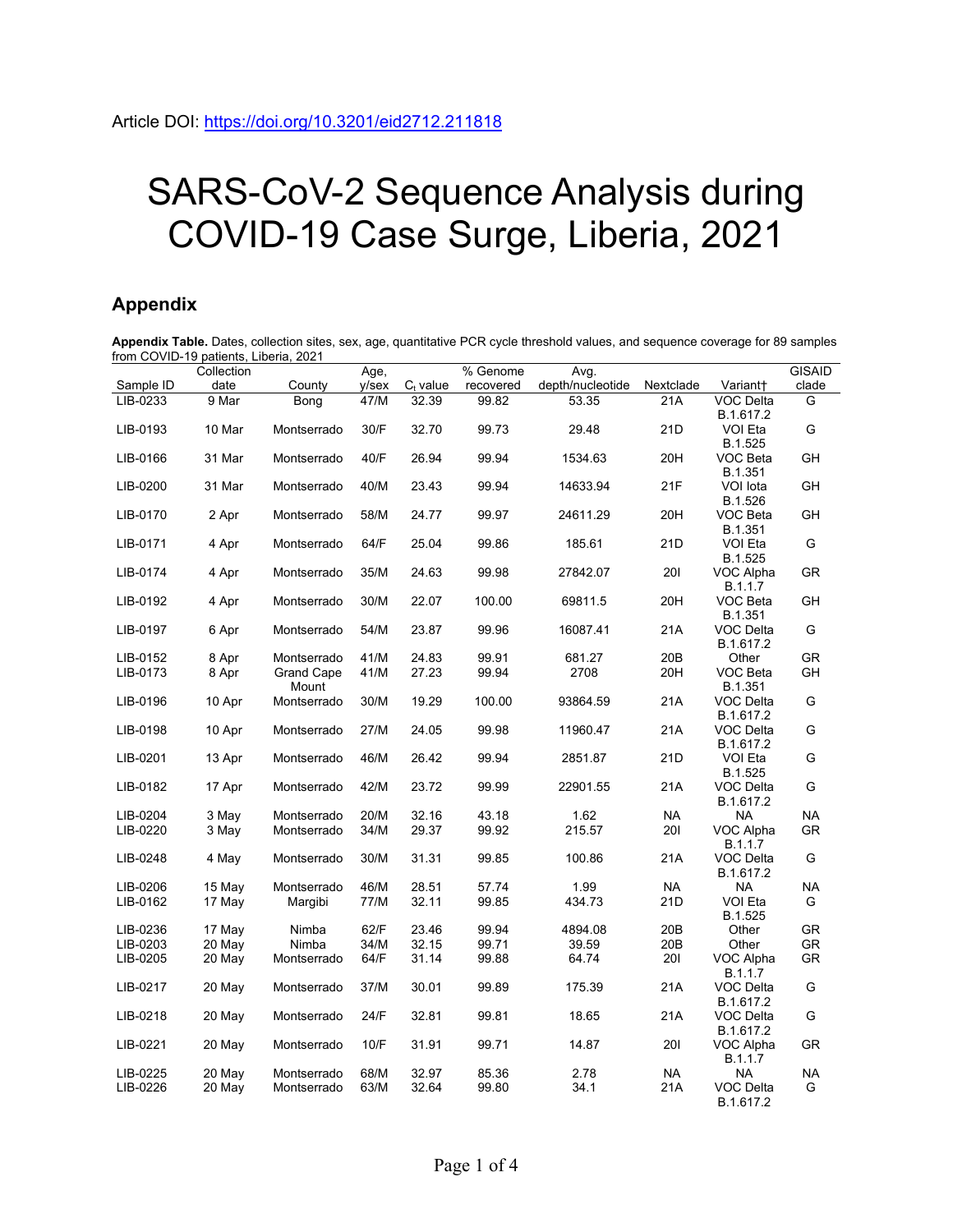| $Ct$ value<br>depth/nucleotide<br>clade<br>Sample ID<br>date<br>County<br>y/sex<br>recovered<br>Nextclade<br>Variant+<br>$\overline{GH}$<br>LIB-0247<br>20 May<br>Montserrado<br>43/F<br>18.86<br>100.00<br>303638.25<br>20H<br>VOC Beta<br>B.1.351<br>99.98<br>GR<br>LIB-0250<br>20 May<br>38/F<br>22.72<br>14212.06<br>20B<br>Other<br>Montserrado<br>21A<br>33/F<br>26.09<br>100.00<br>7626.71<br><b>VOC Delta</b><br>G<br>LIB-0251<br>20 May<br>Montserrado<br>B.1.617.2<br>17.25<br>20H<br>GH<br>31/M<br>100.00<br>504226.47<br>LIB-0255<br>20 May<br>Montserrado<br>VOC Beta<br>B.1.351<br>21D<br>LIB-0253<br>27/F<br>18.58<br>100.00<br>VOI Eta<br>G<br>27 May<br>Montserrado<br>223902.08<br>B.1.525<br>54/M<br>16.01<br>21A<br>LIB-0240<br>29 May<br>Bong<br>100.00<br>193424.09<br>G<br>VOC Delta<br>B.1.617.2<br>22.93<br>LIB-0242<br>23/F<br>99.99<br>18571.69<br>21D<br>G<br>29 May<br>Montserrado<br>VOI Eta<br>B.1.525<br>19.90<br>21A<br>LIB-0244<br>29 May<br>Montserrado<br>38/M<br>100.00<br>G<br>15944.35<br>VOC Delta<br>B.1.617.2<br>57/M<br>21<br>21A<br>G<br>LIB-0004<br>5 Jun<br>Montserrado<br>100.00<br>132105.37<br>VOC Delta<br>B.1.617.2<br>21A<br>LIB-0007<br>5 Jun<br>Montserrado<br>67/F<br>21<br>100.00<br>24117.24<br>G<br>VOC Delta<br>B.1.617.2<br>5 Jun<br>28/M<br>28<br>99.98<br>748.95<br>21A<br>G<br>LIB-0071<br>Montserrado<br>VOC Delta<br>B.1.617.2<br>21A<br>LIB-0017<br>6 Jun<br>62/F<br>28<br>99.94<br>302.55<br>G<br>Montserrado<br>VOC Delta<br>B.1.617.2<br>106.19<br>LIB-0018<br>6 Jun<br>Montserrado<br>41/M<br>24<br>99.30<br>21A<br>G<br>VOC Delta<br>B.1.617.2<br>6 Jun<br>34/M<br>21A<br>LIB-0019<br>Montserrado<br>17<br>99.90<br>359124.54<br>G<br>VOC Delta<br>B.1.617.2<br>56/F<br>22<br>21A<br>LIB-0021<br>6 Jun<br>100.00<br>G<br>Montserrado<br>24466.47<br>VOC Delta<br>B.1.617.2<br>21A<br>LIB-0022<br>6 Jun<br>37/F<br>25<br>G<br>Montserrado<br>100.00<br>1307.05<br>VOC Delta<br>B.1.617.2<br>LIB-0026<br>6 Jun<br>Montserrado<br>38/M<br>19<br>99.90<br>366820.93<br>21A<br>G<br>VOC Delta<br>B.1.617.2<br>21A<br>LIB-0028<br>6 Jun<br>27/F<br>27<br>99.94<br>797.2<br>G<br>Montserrado<br>VOC Delta<br>B.1.617.2<br>46/F<br>21A<br>LIB-0032<br>6 Jun<br>Margibi<br>23<br>100.00<br>30961.5<br>G<br>VOC Delta<br>B.1.617.2<br>LIB-0064<br>8 Jun<br>40/F<br>28<br>399.9<br>21A<br>G<br>Montserrado<br>99.95<br>VOC Delta<br>B.1.617.2<br>21A<br>LIB-0012<br>12 Jun<br>Montserrado<br>45/F<br>19<br>100.00<br>12751.38<br>G<br>VOC Delta<br>B.1.617.2<br>LIB-0029<br>12 Jun<br>30/M<br>23<br>6319.4<br>21A<br>G<br>Montserrado<br>100.00<br>VOC Delta<br>B.1.617.2<br>21A<br>12 Jun<br>32/F<br>25<br>7395.49<br>LIB-0030<br>Maryland<br>100.00<br>VOC Delta<br>G<br>B.1.617.2<br>12 Jun<br>35/M<br>20<br>21A<br>G<br>LIB-0037<br>Montserrado<br>100.00<br>2987.68<br>VOC Delta<br>B.1.617.2<br>LIB-0040<br>12 Jun<br>Montserrado<br>22<br>100.00<br>40117.32<br>38/M<br>21A<br>VOC Delta<br>G<br>B.1.617.2<br>12 Jun<br>21A<br>LIB-0042<br>Montserrado<br>29/M<br>22<br>100.00<br>23365.37<br>VOC Delta<br>G<br>B.1.617.2<br>LIB-0045<br>12 Jun<br>Montserrado<br>32/F<br>20<br>100.00<br>10116.23<br>21A<br>VOC Delta<br>G<br>B.1.617.2<br>12 Jun<br>LIB-0047<br>Montserrado<br>32/F<br>22<br>100.00<br>46601.79<br>21A<br>VOC Delta<br>G<br>B.1.617.2<br>15 Jun<br>LIB-0128<br>Lofa<br>1/M<br>21<br>100.00<br>29163.85<br>21A<br>VOC Delta<br>G<br>B.1.617.2<br>16 Jun<br>LIB-0010<br>Montserrado<br>26/F<br>24<br>100.00<br>9787.07<br>21A<br>VOC Delta<br>G<br>B.1.617.2<br>LIB-0131<br>16 Jun<br>Lofa<br>56/F<br>25<br>100.00<br>1864.44<br>21A<br>VOC Delta<br>G<br>B.1.617.2<br>LIB-0133<br>16 Jun<br>Lofa<br>47/F<br>26<br>99.99<br>65698.71<br>21A<br>VOC Delta<br>G<br>B.1.617.2<br>LIB-0136<br>1442.69<br>16 Jun<br>Lofa<br>35/M<br>22<br>99.98<br>21A<br>VOC Delta<br>G<br>B.1.617.2 |          | Collection |      | Age, |    | % Genome  | Avg.      |           |    | <b>GISAID</b> |
|---------------------------------------------------------------------------------------------------------------------------------------------------------------------------------------------------------------------------------------------------------------------------------------------------------------------------------------------------------------------------------------------------------------------------------------------------------------------------------------------------------------------------------------------------------------------------------------------------------------------------------------------------------------------------------------------------------------------------------------------------------------------------------------------------------------------------------------------------------------------------------------------------------------------------------------------------------------------------------------------------------------------------------------------------------------------------------------------------------------------------------------------------------------------------------------------------------------------------------------------------------------------------------------------------------------------------------------------------------------------------------------------------------------------------------------------------------------------------------------------------------------------------------------------------------------------------------------------------------------------------------------------------------------------------------------------------------------------------------------------------------------------------------------------------------------------------------------------------------------------------------------------------------------------------------------------------------------------------------------------------------------------------------------------------------------------------------------------------------------------------------------------------------------------------------------------------------------------------------------------------------------------------------------------------------------------------------------------------------------------------------------------------------------------------------------------------------------------------------------------------------------------------------------------------------------------------------------------------------------------------------------------------------------------------------------------------------------------------------------------------------------------------------------------------------------------------------------------------------------------------------------------------------------------------------------------------------------------------------------------------------------------------------------------------------------------------------------------------------------------------------------------------------------------------------------------------------------------------------------------------------------------------------------------------------------------------------------------------------------------------------------------------------------------------------------------------------------------------------------------------------------------------------------------------------------------------------------------------------------------------------------------------------------------------------------------------------------------------------------------------------------------------------------------------------------------------------------------------------------------|----------|------------|------|------|----|-----------|-----------|-----------|----|---------------|
|                                                                                                                                                                                                                                                                                                                                                                                                                                                                                                                                                                                                                                                                                                                                                                                                                                                                                                                                                                                                                                                                                                                                                                                                                                                                                                                                                                                                                                                                                                                                                                                                                                                                                                                                                                                                                                                                                                                                                                                                                                                                                                                                                                                                                                                                                                                                                                                                                                                                                                                                                                                                                                                                                                                                                                                                                                                                                                                                                                                                                                                                                                                                                                                                                                                                                                                                                                                                                                                                                                                                                                                                                                                                                                                                                                                                                                                                     |          |            |      |      |    |           |           |           |    |               |
|                                                                                                                                                                                                                                                                                                                                                                                                                                                                                                                                                                                                                                                                                                                                                                                                                                                                                                                                                                                                                                                                                                                                                                                                                                                                                                                                                                                                                                                                                                                                                                                                                                                                                                                                                                                                                                                                                                                                                                                                                                                                                                                                                                                                                                                                                                                                                                                                                                                                                                                                                                                                                                                                                                                                                                                                                                                                                                                                                                                                                                                                                                                                                                                                                                                                                                                                                                                                                                                                                                                                                                                                                                                                                                                                                                                                                                                                     |          |            |      |      |    |           |           |           |    |               |
|                                                                                                                                                                                                                                                                                                                                                                                                                                                                                                                                                                                                                                                                                                                                                                                                                                                                                                                                                                                                                                                                                                                                                                                                                                                                                                                                                                                                                                                                                                                                                                                                                                                                                                                                                                                                                                                                                                                                                                                                                                                                                                                                                                                                                                                                                                                                                                                                                                                                                                                                                                                                                                                                                                                                                                                                                                                                                                                                                                                                                                                                                                                                                                                                                                                                                                                                                                                                                                                                                                                                                                                                                                                                                                                                                                                                                                                                     |          |            |      |      |    |           |           |           |    |               |
|                                                                                                                                                                                                                                                                                                                                                                                                                                                                                                                                                                                                                                                                                                                                                                                                                                                                                                                                                                                                                                                                                                                                                                                                                                                                                                                                                                                                                                                                                                                                                                                                                                                                                                                                                                                                                                                                                                                                                                                                                                                                                                                                                                                                                                                                                                                                                                                                                                                                                                                                                                                                                                                                                                                                                                                                                                                                                                                                                                                                                                                                                                                                                                                                                                                                                                                                                                                                                                                                                                                                                                                                                                                                                                                                                                                                                                                                     |          |            |      |      |    |           |           |           |    |               |
|                                                                                                                                                                                                                                                                                                                                                                                                                                                                                                                                                                                                                                                                                                                                                                                                                                                                                                                                                                                                                                                                                                                                                                                                                                                                                                                                                                                                                                                                                                                                                                                                                                                                                                                                                                                                                                                                                                                                                                                                                                                                                                                                                                                                                                                                                                                                                                                                                                                                                                                                                                                                                                                                                                                                                                                                                                                                                                                                                                                                                                                                                                                                                                                                                                                                                                                                                                                                                                                                                                                                                                                                                                                                                                                                                                                                                                                                     |          |            |      |      |    |           |           |           |    |               |
|                                                                                                                                                                                                                                                                                                                                                                                                                                                                                                                                                                                                                                                                                                                                                                                                                                                                                                                                                                                                                                                                                                                                                                                                                                                                                                                                                                                                                                                                                                                                                                                                                                                                                                                                                                                                                                                                                                                                                                                                                                                                                                                                                                                                                                                                                                                                                                                                                                                                                                                                                                                                                                                                                                                                                                                                                                                                                                                                                                                                                                                                                                                                                                                                                                                                                                                                                                                                                                                                                                                                                                                                                                                                                                                                                                                                                                                                     |          |            |      |      |    |           |           |           |    |               |
|                                                                                                                                                                                                                                                                                                                                                                                                                                                                                                                                                                                                                                                                                                                                                                                                                                                                                                                                                                                                                                                                                                                                                                                                                                                                                                                                                                                                                                                                                                                                                                                                                                                                                                                                                                                                                                                                                                                                                                                                                                                                                                                                                                                                                                                                                                                                                                                                                                                                                                                                                                                                                                                                                                                                                                                                                                                                                                                                                                                                                                                                                                                                                                                                                                                                                                                                                                                                                                                                                                                                                                                                                                                                                                                                                                                                                                                                     |          |            |      |      |    |           |           |           |    |               |
|                                                                                                                                                                                                                                                                                                                                                                                                                                                                                                                                                                                                                                                                                                                                                                                                                                                                                                                                                                                                                                                                                                                                                                                                                                                                                                                                                                                                                                                                                                                                                                                                                                                                                                                                                                                                                                                                                                                                                                                                                                                                                                                                                                                                                                                                                                                                                                                                                                                                                                                                                                                                                                                                                                                                                                                                                                                                                                                                                                                                                                                                                                                                                                                                                                                                                                                                                                                                                                                                                                                                                                                                                                                                                                                                                                                                                                                                     |          |            |      |      |    |           |           |           |    |               |
|                                                                                                                                                                                                                                                                                                                                                                                                                                                                                                                                                                                                                                                                                                                                                                                                                                                                                                                                                                                                                                                                                                                                                                                                                                                                                                                                                                                                                                                                                                                                                                                                                                                                                                                                                                                                                                                                                                                                                                                                                                                                                                                                                                                                                                                                                                                                                                                                                                                                                                                                                                                                                                                                                                                                                                                                                                                                                                                                                                                                                                                                                                                                                                                                                                                                                                                                                                                                                                                                                                                                                                                                                                                                                                                                                                                                                                                                     |          |            |      |      |    |           |           |           |    |               |
|                                                                                                                                                                                                                                                                                                                                                                                                                                                                                                                                                                                                                                                                                                                                                                                                                                                                                                                                                                                                                                                                                                                                                                                                                                                                                                                                                                                                                                                                                                                                                                                                                                                                                                                                                                                                                                                                                                                                                                                                                                                                                                                                                                                                                                                                                                                                                                                                                                                                                                                                                                                                                                                                                                                                                                                                                                                                                                                                                                                                                                                                                                                                                                                                                                                                                                                                                                                                                                                                                                                                                                                                                                                                                                                                                                                                                                                                     |          |            |      |      |    |           |           |           |    |               |
|                                                                                                                                                                                                                                                                                                                                                                                                                                                                                                                                                                                                                                                                                                                                                                                                                                                                                                                                                                                                                                                                                                                                                                                                                                                                                                                                                                                                                                                                                                                                                                                                                                                                                                                                                                                                                                                                                                                                                                                                                                                                                                                                                                                                                                                                                                                                                                                                                                                                                                                                                                                                                                                                                                                                                                                                                                                                                                                                                                                                                                                                                                                                                                                                                                                                                                                                                                                                                                                                                                                                                                                                                                                                                                                                                                                                                                                                     |          |            |      |      |    |           |           |           |    |               |
|                                                                                                                                                                                                                                                                                                                                                                                                                                                                                                                                                                                                                                                                                                                                                                                                                                                                                                                                                                                                                                                                                                                                                                                                                                                                                                                                                                                                                                                                                                                                                                                                                                                                                                                                                                                                                                                                                                                                                                                                                                                                                                                                                                                                                                                                                                                                                                                                                                                                                                                                                                                                                                                                                                                                                                                                                                                                                                                                                                                                                                                                                                                                                                                                                                                                                                                                                                                                                                                                                                                                                                                                                                                                                                                                                                                                                                                                     |          |            |      |      |    |           |           |           |    |               |
|                                                                                                                                                                                                                                                                                                                                                                                                                                                                                                                                                                                                                                                                                                                                                                                                                                                                                                                                                                                                                                                                                                                                                                                                                                                                                                                                                                                                                                                                                                                                                                                                                                                                                                                                                                                                                                                                                                                                                                                                                                                                                                                                                                                                                                                                                                                                                                                                                                                                                                                                                                                                                                                                                                                                                                                                                                                                                                                                                                                                                                                                                                                                                                                                                                                                                                                                                                                                                                                                                                                                                                                                                                                                                                                                                                                                                                                                     |          |            |      |      |    |           |           |           |    |               |
|                                                                                                                                                                                                                                                                                                                                                                                                                                                                                                                                                                                                                                                                                                                                                                                                                                                                                                                                                                                                                                                                                                                                                                                                                                                                                                                                                                                                                                                                                                                                                                                                                                                                                                                                                                                                                                                                                                                                                                                                                                                                                                                                                                                                                                                                                                                                                                                                                                                                                                                                                                                                                                                                                                                                                                                                                                                                                                                                                                                                                                                                                                                                                                                                                                                                                                                                                                                                                                                                                                                                                                                                                                                                                                                                                                                                                                                                     |          |            |      |      |    |           |           |           |    |               |
|                                                                                                                                                                                                                                                                                                                                                                                                                                                                                                                                                                                                                                                                                                                                                                                                                                                                                                                                                                                                                                                                                                                                                                                                                                                                                                                                                                                                                                                                                                                                                                                                                                                                                                                                                                                                                                                                                                                                                                                                                                                                                                                                                                                                                                                                                                                                                                                                                                                                                                                                                                                                                                                                                                                                                                                                                                                                                                                                                                                                                                                                                                                                                                                                                                                                                                                                                                                                                                                                                                                                                                                                                                                                                                                                                                                                                                                                     |          |            |      |      |    |           |           |           |    |               |
|                                                                                                                                                                                                                                                                                                                                                                                                                                                                                                                                                                                                                                                                                                                                                                                                                                                                                                                                                                                                                                                                                                                                                                                                                                                                                                                                                                                                                                                                                                                                                                                                                                                                                                                                                                                                                                                                                                                                                                                                                                                                                                                                                                                                                                                                                                                                                                                                                                                                                                                                                                                                                                                                                                                                                                                                                                                                                                                                                                                                                                                                                                                                                                                                                                                                                                                                                                                                                                                                                                                                                                                                                                                                                                                                                                                                                                                                     |          |            |      |      |    |           |           |           |    |               |
|                                                                                                                                                                                                                                                                                                                                                                                                                                                                                                                                                                                                                                                                                                                                                                                                                                                                                                                                                                                                                                                                                                                                                                                                                                                                                                                                                                                                                                                                                                                                                                                                                                                                                                                                                                                                                                                                                                                                                                                                                                                                                                                                                                                                                                                                                                                                                                                                                                                                                                                                                                                                                                                                                                                                                                                                                                                                                                                                                                                                                                                                                                                                                                                                                                                                                                                                                                                                                                                                                                                                                                                                                                                                                                                                                                                                                                                                     |          |            |      |      |    |           |           |           |    |               |
|                                                                                                                                                                                                                                                                                                                                                                                                                                                                                                                                                                                                                                                                                                                                                                                                                                                                                                                                                                                                                                                                                                                                                                                                                                                                                                                                                                                                                                                                                                                                                                                                                                                                                                                                                                                                                                                                                                                                                                                                                                                                                                                                                                                                                                                                                                                                                                                                                                                                                                                                                                                                                                                                                                                                                                                                                                                                                                                                                                                                                                                                                                                                                                                                                                                                                                                                                                                                                                                                                                                                                                                                                                                                                                                                                                                                                                                                     |          |            |      |      |    |           |           |           |    |               |
|                                                                                                                                                                                                                                                                                                                                                                                                                                                                                                                                                                                                                                                                                                                                                                                                                                                                                                                                                                                                                                                                                                                                                                                                                                                                                                                                                                                                                                                                                                                                                                                                                                                                                                                                                                                                                                                                                                                                                                                                                                                                                                                                                                                                                                                                                                                                                                                                                                                                                                                                                                                                                                                                                                                                                                                                                                                                                                                                                                                                                                                                                                                                                                                                                                                                                                                                                                                                                                                                                                                                                                                                                                                                                                                                                                                                                                                                     |          |            |      |      |    |           |           |           |    |               |
|                                                                                                                                                                                                                                                                                                                                                                                                                                                                                                                                                                                                                                                                                                                                                                                                                                                                                                                                                                                                                                                                                                                                                                                                                                                                                                                                                                                                                                                                                                                                                                                                                                                                                                                                                                                                                                                                                                                                                                                                                                                                                                                                                                                                                                                                                                                                                                                                                                                                                                                                                                                                                                                                                                                                                                                                                                                                                                                                                                                                                                                                                                                                                                                                                                                                                                                                                                                                                                                                                                                                                                                                                                                                                                                                                                                                                                                                     |          |            |      |      |    |           |           |           |    |               |
|                                                                                                                                                                                                                                                                                                                                                                                                                                                                                                                                                                                                                                                                                                                                                                                                                                                                                                                                                                                                                                                                                                                                                                                                                                                                                                                                                                                                                                                                                                                                                                                                                                                                                                                                                                                                                                                                                                                                                                                                                                                                                                                                                                                                                                                                                                                                                                                                                                                                                                                                                                                                                                                                                                                                                                                                                                                                                                                                                                                                                                                                                                                                                                                                                                                                                                                                                                                                                                                                                                                                                                                                                                                                                                                                                                                                                                                                     |          |            |      |      |    |           |           |           |    |               |
|                                                                                                                                                                                                                                                                                                                                                                                                                                                                                                                                                                                                                                                                                                                                                                                                                                                                                                                                                                                                                                                                                                                                                                                                                                                                                                                                                                                                                                                                                                                                                                                                                                                                                                                                                                                                                                                                                                                                                                                                                                                                                                                                                                                                                                                                                                                                                                                                                                                                                                                                                                                                                                                                                                                                                                                                                                                                                                                                                                                                                                                                                                                                                                                                                                                                                                                                                                                                                                                                                                                                                                                                                                                                                                                                                                                                                                                                     |          |            |      |      |    |           |           |           |    |               |
|                                                                                                                                                                                                                                                                                                                                                                                                                                                                                                                                                                                                                                                                                                                                                                                                                                                                                                                                                                                                                                                                                                                                                                                                                                                                                                                                                                                                                                                                                                                                                                                                                                                                                                                                                                                                                                                                                                                                                                                                                                                                                                                                                                                                                                                                                                                                                                                                                                                                                                                                                                                                                                                                                                                                                                                                                                                                                                                                                                                                                                                                                                                                                                                                                                                                                                                                                                                                                                                                                                                                                                                                                                                                                                                                                                                                                                                                     |          |            |      |      |    |           |           |           |    |               |
|                                                                                                                                                                                                                                                                                                                                                                                                                                                                                                                                                                                                                                                                                                                                                                                                                                                                                                                                                                                                                                                                                                                                                                                                                                                                                                                                                                                                                                                                                                                                                                                                                                                                                                                                                                                                                                                                                                                                                                                                                                                                                                                                                                                                                                                                                                                                                                                                                                                                                                                                                                                                                                                                                                                                                                                                                                                                                                                                                                                                                                                                                                                                                                                                                                                                                                                                                                                                                                                                                                                                                                                                                                                                                                                                                                                                                                                                     |          |            |      |      |    |           |           |           |    |               |
|                                                                                                                                                                                                                                                                                                                                                                                                                                                                                                                                                                                                                                                                                                                                                                                                                                                                                                                                                                                                                                                                                                                                                                                                                                                                                                                                                                                                                                                                                                                                                                                                                                                                                                                                                                                                                                                                                                                                                                                                                                                                                                                                                                                                                                                                                                                                                                                                                                                                                                                                                                                                                                                                                                                                                                                                                                                                                                                                                                                                                                                                                                                                                                                                                                                                                                                                                                                                                                                                                                                                                                                                                                                                                                                                                                                                                                                                     |          |            |      |      |    |           |           |           |    |               |
|                                                                                                                                                                                                                                                                                                                                                                                                                                                                                                                                                                                                                                                                                                                                                                                                                                                                                                                                                                                                                                                                                                                                                                                                                                                                                                                                                                                                                                                                                                                                                                                                                                                                                                                                                                                                                                                                                                                                                                                                                                                                                                                                                                                                                                                                                                                                                                                                                                                                                                                                                                                                                                                                                                                                                                                                                                                                                                                                                                                                                                                                                                                                                                                                                                                                                                                                                                                                                                                                                                                                                                                                                                                                                                                                                                                                                                                                     |          |            |      |      |    |           |           |           |    |               |
|                                                                                                                                                                                                                                                                                                                                                                                                                                                                                                                                                                                                                                                                                                                                                                                                                                                                                                                                                                                                                                                                                                                                                                                                                                                                                                                                                                                                                                                                                                                                                                                                                                                                                                                                                                                                                                                                                                                                                                                                                                                                                                                                                                                                                                                                                                                                                                                                                                                                                                                                                                                                                                                                                                                                                                                                                                                                                                                                                                                                                                                                                                                                                                                                                                                                                                                                                                                                                                                                                                                                                                                                                                                                                                                                                                                                                                                                     |          |            |      |      |    |           |           |           |    |               |
|                                                                                                                                                                                                                                                                                                                                                                                                                                                                                                                                                                                                                                                                                                                                                                                                                                                                                                                                                                                                                                                                                                                                                                                                                                                                                                                                                                                                                                                                                                                                                                                                                                                                                                                                                                                                                                                                                                                                                                                                                                                                                                                                                                                                                                                                                                                                                                                                                                                                                                                                                                                                                                                                                                                                                                                                                                                                                                                                                                                                                                                                                                                                                                                                                                                                                                                                                                                                                                                                                                                                                                                                                                                                                                                                                                                                                                                                     |          |            |      |      |    |           |           |           |    |               |
|                                                                                                                                                                                                                                                                                                                                                                                                                                                                                                                                                                                                                                                                                                                                                                                                                                                                                                                                                                                                                                                                                                                                                                                                                                                                                                                                                                                                                                                                                                                                                                                                                                                                                                                                                                                                                                                                                                                                                                                                                                                                                                                                                                                                                                                                                                                                                                                                                                                                                                                                                                                                                                                                                                                                                                                                                                                                                                                                                                                                                                                                                                                                                                                                                                                                                                                                                                                                                                                                                                                                                                                                                                                                                                                                                                                                                                                                     |          |            |      |      |    |           |           |           |    |               |
|                                                                                                                                                                                                                                                                                                                                                                                                                                                                                                                                                                                                                                                                                                                                                                                                                                                                                                                                                                                                                                                                                                                                                                                                                                                                                                                                                                                                                                                                                                                                                                                                                                                                                                                                                                                                                                                                                                                                                                                                                                                                                                                                                                                                                                                                                                                                                                                                                                                                                                                                                                                                                                                                                                                                                                                                                                                                                                                                                                                                                                                                                                                                                                                                                                                                                                                                                                                                                                                                                                                                                                                                                                                                                                                                                                                                                                                                     |          |            |      |      |    |           |           |           |    |               |
|                                                                                                                                                                                                                                                                                                                                                                                                                                                                                                                                                                                                                                                                                                                                                                                                                                                                                                                                                                                                                                                                                                                                                                                                                                                                                                                                                                                                                                                                                                                                                                                                                                                                                                                                                                                                                                                                                                                                                                                                                                                                                                                                                                                                                                                                                                                                                                                                                                                                                                                                                                                                                                                                                                                                                                                                                                                                                                                                                                                                                                                                                                                                                                                                                                                                                                                                                                                                                                                                                                                                                                                                                                                                                                                                                                                                                                                                     |          |            |      |      |    |           |           |           |    |               |
|                                                                                                                                                                                                                                                                                                                                                                                                                                                                                                                                                                                                                                                                                                                                                                                                                                                                                                                                                                                                                                                                                                                                                                                                                                                                                                                                                                                                                                                                                                                                                                                                                                                                                                                                                                                                                                                                                                                                                                                                                                                                                                                                                                                                                                                                                                                                                                                                                                                                                                                                                                                                                                                                                                                                                                                                                                                                                                                                                                                                                                                                                                                                                                                                                                                                                                                                                                                                                                                                                                                                                                                                                                                                                                                                                                                                                                                                     |          |            |      |      |    |           |           |           |    |               |
|                                                                                                                                                                                                                                                                                                                                                                                                                                                                                                                                                                                                                                                                                                                                                                                                                                                                                                                                                                                                                                                                                                                                                                                                                                                                                                                                                                                                                                                                                                                                                                                                                                                                                                                                                                                                                                                                                                                                                                                                                                                                                                                                                                                                                                                                                                                                                                                                                                                                                                                                                                                                                                                                                                                                                                                                                                                                                                                                                                                                                                                                                                                                                                                                                                                                                                                                                                                                                                                                                                                                                                                                                                                                                                                                                                                                                                                                     |          |            |      |      |    |           |           |           |    |               |
|                                                                                                                                                                                                                                                                                                                                                                                                                                                                                                                                                                                                                                                                                                                                                                                                                                                                                                                                                                                                                                                                                                                                                                                                                                                                                                                                                                                                                                                                                                                                                                                                                                                                                                                                                                                                                                                                                                                                                                                                                                                                                                                                                                                                                                                                                                                                                                                                                                                                                                                                                                                                                                                                                                                                                                                                                                                                                                                                                                                                                                                                                                                                                                                                                                                                                                                                                                                                                                                                                                                                                                                                                                                                                                                                                                                                                                                                     |          |            |      |      |    |           |           |           |    |               |
|                                                                                                                                                                                                                                                                                                                                                                                                                                                                                                                                                                                                                                                                                                                                                                                                                                                                                                                                                                                                                                                                                                                                                                                                                                                                                                                                                                                                                                                                                                                                                                                                                                                                                                                                                                                                                                                                                                                                                                                                                                                                                                                                                                                                                                                                                                                                                                                                                                                                                                                                                                                                                                                                                                                                                                                                                                                                                                                                                                                                                                                                                                                                                                                                                                                                                                                                                                                                                                                                                                                                                                                                                                                                                                                                                                                                                                                                     |          |            |      |      |    |           |           |           |    |               |
|                                                                                                                                                                                                                                                                                                                                                                                                                                                                                                                                                                                                                                                                                                                                                                                                                                                                                                                                                                                                                                                                                                                                                                                                                                                                                                                                                                                                                                                                                                                                                                                                                                                                                                                                                                                                                                                                                                                                                                                                                                                                                                                                                                                                                                                                                                                                                                                                                                                                                                                                                                                                                                                                                                                                                                                                                                                                                                                                                                                                                                                                                                                                                                                                                                                                                                                                                                                                                                                                                                                                                                                                                                                                                                                                                                                                                                                                     |          |            |      |      |    |           |           |           |    |               |
|                                                                                                                                                                                                                                                                                                                                                                                                                                                                                                                                                                                                                                                                                                                                                                                                                                                                                                                                                                                                                                                                                                                                                                                                                                                                                                                                                                                                                                                                                                                                                                                                                                                                                                                                                                                                                                                                                                                                                                                                                                                                                                                                                                                                                                                                                                                                                                                                                                                                                                                                                                                                                                                                                                                                                                                                                                                                                                                                                                                                                                                                                                                                                                                                                                                                                                                                                                                                                                                                                                                                                                                                                                                                                                                                                                                                                                                                     |          |            |      |      |    |           |           |           |    |               |
|                                                                                                                                                                                                                                                                                                                                                                                                                                                                                                                                                                                                                                                                                                                                                                                                                                                                                                                                                                                                                                                                                                                                                                                                                                                                                                                                                                                                                                                                                                                                                                                                                                                                                                                                                                                                                                                                                                                                                                                                                                                                                                                                                                                                                                                                                                                                                                                                                                                                                                                                                                                                                                                                                                                                                                                                                                                                                                                                                                                                                                                                                                                                                                                                                                                                                                                                                                                                                                                                                                                                                                                                                                                                                                                                                                                                                                                                     |          |            |      |      |    |           |           |           |    |               |
|                                                                                                                                                                                                                                                                                                                                                                                                                                                                                                                                                                                                                                                                                                                                                                                                                                                                                                                                                                                                                                                                                                                                                                                                                                                                                                                                                                                                                                                                                                                                                                                                                                                                                                                                                                                                                                                                                                                                                                                                                                                                                                                                                                                                                                                                                                                                                                                                                                                                                                                                                                                                                                                                                                                                                                                                                                                                                                                                                                                                                                                                                                                                                                                                                                                                                                                                                                                                                                                                                                                                                                                                                                                                                                                                                                                                                                                                     |          |            |      |      |    |           |           |           |    |               |
|                                                                                                                                                                                                                                                                                                                                                                                                                                                                                                                                                                                                                                                                                                                                                                                                                                                                                                                                                                                                                                                                                                                                                                                                                                                                                                                                                                                                                                                                                                                                                                                                                                                                                                                                                                                                                                                                                                                                                                                                                                                                                                                                                                                                                                                                                                                                                                                                                                                                                                                                                                                                                                                                                                                                                                                                                                                                                                                                                                                                                                                                                                                                                                                                                                                                                                                                                                                                                                                                                                                                                                                                                                                                                                                                                                                                                                                                     |          |            |      |      |    |           |           |           |    |               |
|                                                                                                                                                                                                                                                                                                                                                                                                                                                                                                                                                                                                                                                                                                                                                                                                                                                                                                                                                                                                                                                                                                                                                                                                                                                                                                                                                                                                                                                                                                                                                                                                                                                                                                                                                                                                                                                                                                                                                                                                                                                                                                                                                                                                                                                                                                                                                                                                                                                                                                                                                                                                                                                                                                                                                                                                                                                                                                                                                                                                                                                                                                                                                                                                                                                                                                                                                                                                                                                                                                                                                                                                                                                                                                                                                                                                                                                                     |          |            |      |      |    |           |           |           |    |               |
|                                                                                                                                                                                                                                                                                                                                                                                                                                                                                                                                                                                                                                                                                                                                                                                                                                                                                                                                                                                                                                                                                                                                                                                                                                                                                                                                                                                                                                                                                                                                                                                                                                                                                                                                                                                                                                                                                                                                                                                                                                                                                                                                                                                                                                                                                                                                                                                                                                                                                                                                                                                                                                                                                                                                                                                                                                                                                                                                                                                                                                                                                                                                                                                                                                                                                                                                                                                                                                                                                                                                                                                                                                                                                                                                                                                                                                                                     |          |            |      |      |    |           |           |           |    |               |
|                                                                                                                                                                                                                                                                                                                                                                                                                                                                                                                                                                                                                                                                                                                                                                                                                                                                                                                                                                                                                                                                                                                                                                                                                                                                                                                                                                                                                                                                                                                                                                                                                                                                                                                                                                                                                                                                                                                                                                                                                                                                                                                                                                                                                                                                                                                                                                                                                                                                                                                                                                                                                                                                                                                                                                                                                                                                                                                                                                                                                                                                                                                                                                                                                                                                                                                                                                                                                                                                                                                                                                                                                                                                                                                                                                                                                                                                     |          |            |      |      |    |           |           |           |    |               |
|                                                                                                                                                                                                                                                                                                                                                                                                                                                                                                                                                                                                                                                                                                                                                                                                                                                                                                                                                                                                                                                                                                                                                                                                                                                                                                                                                                                                                                                                                                                                                                                                                                                                                                                                                                                                                                                                                                                                                                                                                                                                                                                                                                                                                                                                                                                                                                                                                                                                                                                                                                                                                                                                                                                                                                                                                                                                                                                                                                                                                                                                                                                                                                                                                                                                                                                                                                                                                                                                                                                                                                                                                                                                                                                                                                                                                                                                     |          |            |      |      |    |           |           |           |    |               |
|                                                                                                                                                                                                                                                                                                                                                                                                                                                                                                                                                                                                                                                                                                                                                                                                                                                                                                                                                                                                                                                                                                                                                                                                                                                                                                                                                                                                                                                                                                                                                                                                                                                                                                                                                                                                                                                                                                                                                                                                                                                                                                                                                                                                                                                                                                                                                                                                                                                                                                                                                                                                                                                                                                                                                                                                                                                                                                                                                                                                                                                                                                                                                                                                                                                                                                                                                                                                                                                                                                                                                                                                                                                                                                                                                                                                                                                                     |          |            |      |      |    |           |           |           |    |               |
|                                                                                                                                                                                                                                                                                                                                                                                                                                                                                                                                                                                                                                                                                                                                                                                                                                                                                                                                                                                                                                                                                                                                                                                                                                                                                                                                                                                                                                                                                                                                                                                                                                                                                                                                                                                                                                                                                                                                                                                                                                                                                                                                                                                                                                                                                                                                                                                                                                                                                                                                                                                                                                                                                                                                                                                                                                                                                                                                                                                                                                                                                                                                                                                                                                                                                                                                                                                                                                                                                                                                                                                                                                                                                                                                                                                                                                                                     |          |            |      |      |    |           |           |           |    |               |
|                                                                                                                                                                                                                                                                                                                                                                                                                                                                                                                                                                                                                                                                                                                                                                                                                                                                                                                                                                                                                                                                                                                                                                                                                                                                                                                                                                                                                                                                                                                                                                                                                                                                                                                                                                                                                                                                                                                                                                                                                                                                                                                                                                                                                                                                                                                                                                                                                                                                                                                                                                                                                                                                                                                                                                                                                                                                                                                                                                                                                                                                                                                                                                                                                                                                                                                                                                                                                                                                                                                                                                                                                                                                                                                                                                                                                                                                     |          |            |      |      |    |           |           |           |    |               |
|                                                                                                                                                                                                                                                                                                                                                                                                                                                                                                                                                                                                                                                                                                                                                                                                                                                                                                                                                                                                                                                                                                                                                                                                                                                                                                                                                                                                                                                                                                                                                                                                                                                                                                                                                                                                                                                                                                                                                                                                                                                                                                                                                                                                                                                                                                                                                                                                                                                                                                                                                                                                                                                                                                                                                                                                                                                                                                                                                                                                                                                                                                                                                                                                                                                                                                                                                                                                                                                                                                                                                                                                                                                                                                                                                                                                                                                                     |          |            |      |      |    |           |           |           |    |               |
|                                                                                                                                                                                                                                                                                                                                                                                                                                                                                                                                                                                                                                                                                                                                                                                                                                                                                                                                                                                                                                                                                                                                                                                                                                                                                                                                                                                                                                                                                                                                                                                                                                                                                                                                                                                                                                                                                                                                                                                                                                                                                                                                                                                                                                                                                                                                                                                                                                                                                                                                                                                                                                                                                                                                                                                                                                                                                                                                                                                                                                                                                                                                                                                                                                                                                                                                                                                                                                                                                                                                                                                                                                                                                                                                                                                                                                                                     |          |            |      |      |    |           |           |           |    |               |
|                                                                                                                                                                                                                                                                                                                                                                                                                                                                                                                                                                                                                                                                                                                                                                                                                                                                                                                                                                                                                                                                                                                                                                                                                                                                                                                                                                                                                                                                                                                                                                                                                                                                                                                                                                                                                                                                                                                                                                                                                                                                                                                                                                                                                                                                                                                                                                                                                                                                                                                                                                                                                                                                                                                                                                                                                                                                                                                                                                                                                                                                                                                                                                                                                                                                                                                                                                                                                                                                                                                                                                                                                                                                                                                                                                                                                                                                     |          |            |      |      |    |           |           |           |    |               |
|                                                                                                                                                                                                                                                                                                                                                                                                                                                                                                                                                                                                                                                                                                                                                                                                                                                                                                                                                                                                                                                                                                                                                                                                                                                                                                                                                                                                                                                                                                                                                                                                                                                                                                                                                                                                                                                                                                                                                                                                                                                                                                                                                                                                                                                                                                                                                                                                                                                                                                                                                                                                                                                                                                                                                                                                                                                                                                                                                                                                                                                                                                                                                                                                                                                                                                                                                                                                                                                                                                                                                                                                                                                                                                                                                                                                                                                                     |          |            |      |      |    |           |           |           |    |               |
|                                                                                                                                                                                                                                                                                                                                                                                                                                                                                                                                                                                                                                                                                                                                                                                                                                                                                                                                                                                                                                                                                                                                                                                                                                                                                                                                                                                                                                                                                                                                                                                                                                                                                                                                                                                                                                                                                                                                                                                                                                                                                                                                                                                                                                                                                                                                                                                                                                                                                                                                                                                                                                                                                                                                                                                                                                                                                                                                                                                                                                                                                                                                                                                                                                                                                                                                                                                                                                                                                                                                                                                                                                                                                                                                                                                                                                                                     | LIB-0137 | 16 Jun     | Bomi | 40/F | 25 | $\pmb{0}$ | <b>NA</b> | <b>NA</b> | NA | <b>NA</b>     |
| 23<br>LIB-0143<br>16 Jun<br>Lofa<br>30/F<br>99.95<br>5513<br>VOC Delta<br>21A<br>G<br>B.1.617.2                                                                                                                                                                                                                                                                                                                                                                                                                                                                                                                                                                                                                                                                                                                                                                                                                                                                                                                                                                                                                                                                                                                                                                                                                                                                                                                                                                                                                                                                                                                                                                                                                                                                                                                                                                                                                                                                                                                                                                                                                                                                                                                                                                                                                                                                                                                                                                                                                                                                                                                                                                                                                                                                                                                                                                                                                                                                                                                                                                                                                                                                                                                                                                                                                                                                                                                                                                                                                                                                                                                                                                                                                                                                                                                                                                     |          |            |      |      |    |           |           |           |    |               |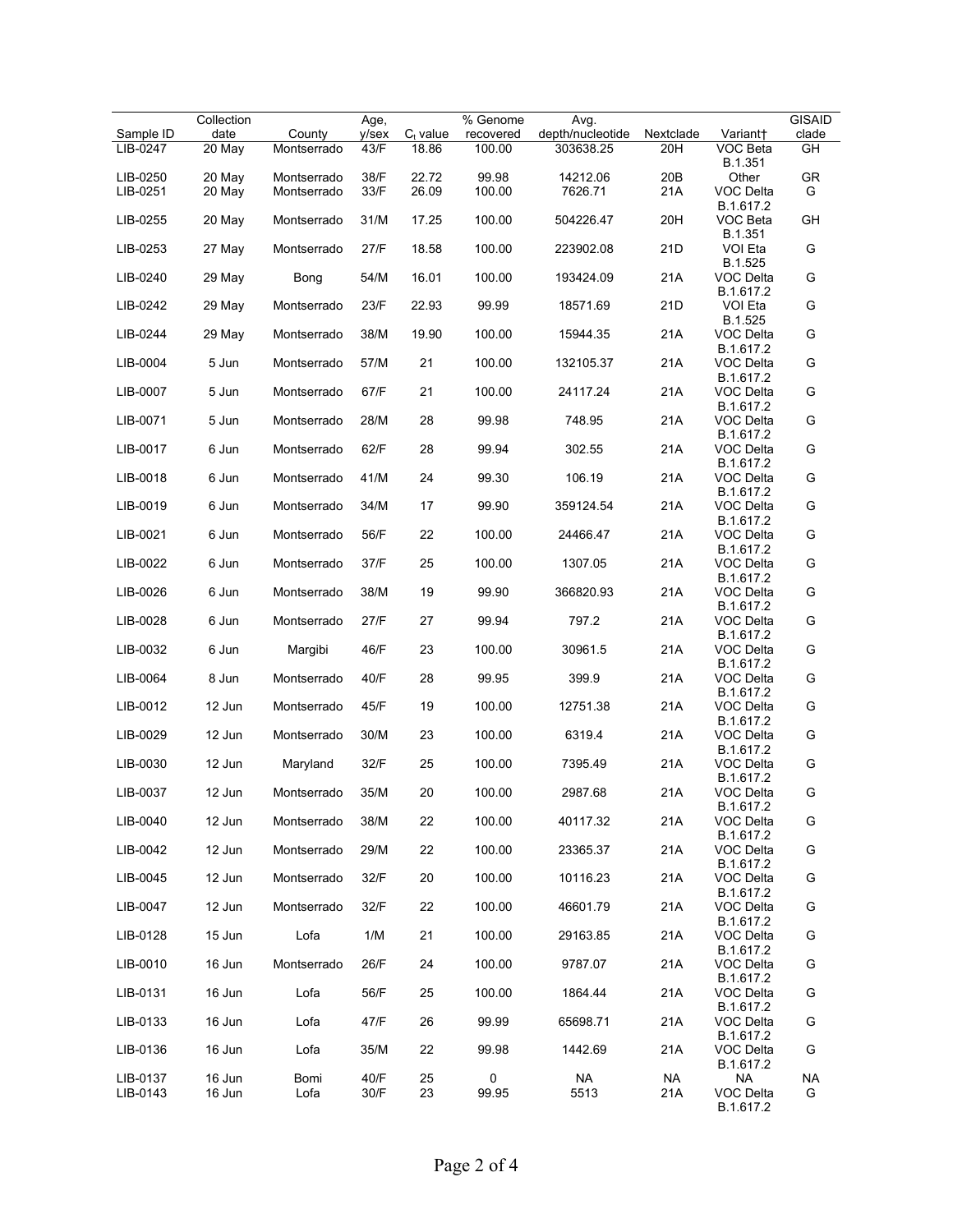|           | Collection |             | Age,  |             | % Genome  | Avg.             |           |                        | <b>GISAID</b> |
|-----------|------------|-------------|-------|-------------|-----------|------------------|-----------|------------------------|---------------|
| Sample ID | date       | County      | y/sex | $C_t$ value | recovered | depth/nucleotide | Nextclade | Variant+               | clade         |
| LIB-0118  | $17$ Jun   | Montserrado | 41/M  | 19          | 100.00    | 74762.42         | 21A       | <b>VOC Delta</b>       | G             |
|           |            |             |       |             |           |                  |           | B.1.617.2              |               |
| LIB-0121  | 17 Jun     | Montserrado | 82/F  | 30          | 99.66     | 40               | 21A       | VOC Delta              | G             |
|           |            |             |       |             |           |                  |           | B.1.617.2              |               |
| LIB-0123  | 17 Jun     | Montserrado | 25/F  | 21          | 100.00    | 10448.21         | 21A       | VOC Delta              | G             |
|           |            |             |       |             |           |                  |           | B.1.617.2              |               |
| LIB-0135  | 17 Jun     | Montserrado | 55/F  | 23          | 99.97     | 598.15           | 21A       | VOC Delta              | G             |
|           |            |             |       |             |           |                  |           | B.1.617.2              |               |
| LIB-0099  | 18 Jun     | Montserrado | 2/F   | 21          | 100.00    | 12031.71         | 21A       | VOC Delta              | G             |
| LIB-0124  | 18 Jun     | Montserrado | 25/F  | 29          | 99.88     | 117.63           | 21A       | B.1.617.2<br>VOC Delta | G             |
|           |            |             |       |             |           |                  |           | B.1.617.2              |               |
| LIB-0125  | 18 Jun     | Montserrado | 89/F  | 22          | 100.00    | 13008.5          | 21A       | <b>VOC Delta</b>       | G             |
|           |            |             |       |             |           |                  |           | B.1.617.2              |               |
| LIB-0102  | 19 Jun     | Montserrado | 8/F   | 20          | 100.00    | 10170.05         | 21A       | VOC Delta              | G             |
|           |            |             |       |             |           |                  |           | B.1.617.2              |               |
| LIB-0130  | 24 Jun     | Montserrado | 37/M  | 30          | 71.32     | <b>NA</b>        | <b>NA</b> | <b>NA</b>              | <b>NA</b>     |
| LIB-0134  | 24 Jun     | Montserrado | 62/F  | 28          | 12.74     | <b>NA</b>        | <b>NA</b> | <b>NA</b>              | <b>NA</b>     |
| LIB-0142  | 26 Jun     | Montserrado | 42/F  | 27          | 5.53      | <b>NA</b>        | <b>NA</b> | <b>NA</b>              | <b>NA</b>     |
| LIB-0147  | 26 Jun     | Montserrado | 36/M  | 30          | 99.97     | 1970.45          | 21A       | VOC Delta              | G             |
|           |            |             |       |             |           |                  |           | B.1.617.2              |               |
| LIB-0069  | 27 Jun     | Montserrado | 48/F  | 19          | 100.00    | 86159.99         | 21A       | VOC Delta              | G             |
|           |            |             |       |             |           |                  |           | B.1.617.2              |               |
| LIB-0111  | 7 Jul      | Montserrado | 11/F  | 29          | 0.65      | 0.9              | <b>NA</b> | <b>NA</b>              | <b>NA</b>     |
| LIB-0113  | 7 Jul      | Montserrado | 48/M  | 26          | 1.65      | 0.86             | <b>NA</b> | <b>NA</b>              | <b>NA</b>     |
| LIB-0073  | 8 Jul      | Montserrado | 31/F  | 29          | 99.47     | 117.79           | 21A       | VOC Delta              | G             |
|           |            |             |       |             |           |                  |           | B.1.617.2              |               |
| LIB-0074  | 8 Jul      | Montserrado | 47/M  | 24          | 100.00    | 4168.52          | 21A       | VOC Delta              | G             |
|           | 8 Jul      |             | 51/F  |             | 100.00    | 14232.36         | 21A       | B.1.617.2              | G             |
| LIB-0076  |            | Montserrado |       | 22          |           |                  |           | VOC Delta<br>B.1.617.2 |               |
| LIB-0078  | 8 Jul      | Margibi     | 54/F  | 23          | 100.00    | 12901.34         | 21A       | VOC Delta              | G             |
|           |            |             |       |             |           |                  |           | B.1.617.2              |               |
| LIB-0093  | 8 Jul      | Montserrado | 48/M  | 27          | 99.31     | 84.44            | 21A       | VOC Delta              | G             |
|           |            |             |       |             |           |                  |           | B.1.617.2              |               |
| LIB-0103  | 8 Jul      | Montserrado | 41/F  | 29          | $\pmb{0}$ | <b>NA</b>        | <b>NA</b> | <b>NA</b>              | <b>NA</b>     |
| LIB-0112  | 8 Jul      | Montserrado | 32/F  | 29          | 0.67      | 1.67             | <b>NA</b> | <b>NA</b>              | <b>NA</b>     |
| LIB-0084  | 9 Jul      | Nimba       | 67/M  | 27          | 99.91     | 1228.28          | 21A       | VOC Delta              | G             |
|           |            |             |       |             |           |                  |           | B.1.617.2              |               |
| LIB-0085  | 9 Jul      | Nimba       | 59/M  | 22          | 100.00    | 63134.43         | 21A       | VOC Delta              | G             |
|           |            |             |       |             |           |                  |           | B.1.617.2              |               |
| LIB-0094  | 10 Jul     | Montserrado | 52/F  | 32          | 99.93     | 1979.92          | 21A       | VOC Delta              | G             |
|           |            |             |       |             |           |                  |           | B.1.617.2              |               |
| LIB-0101  | 20 Jul     | Montserrado | 64/M  | 31          | 26.44     | <b>NA</b>        | <b>NA</b> | <b>NA</b>              | <b>NA</b>     |

\*Twelve samples had insufficient genome coverage of average 15× depth/nucleotide.Ct, cycle threshold; NA, not applicable; VOC, variant of concern; VOI, variant of interest. Sequencing data can be accesed using GISAID (https://www.gisaid.org) accession numbers EPI\_ISL\_3547663–705, EPI\_ISL\_3560291, and EPI\_ISL\_4232122–52).

†According to Phylogenetic Assignment of Named Global Outbreak Lineages (https://cov-lineages.org) software tool.